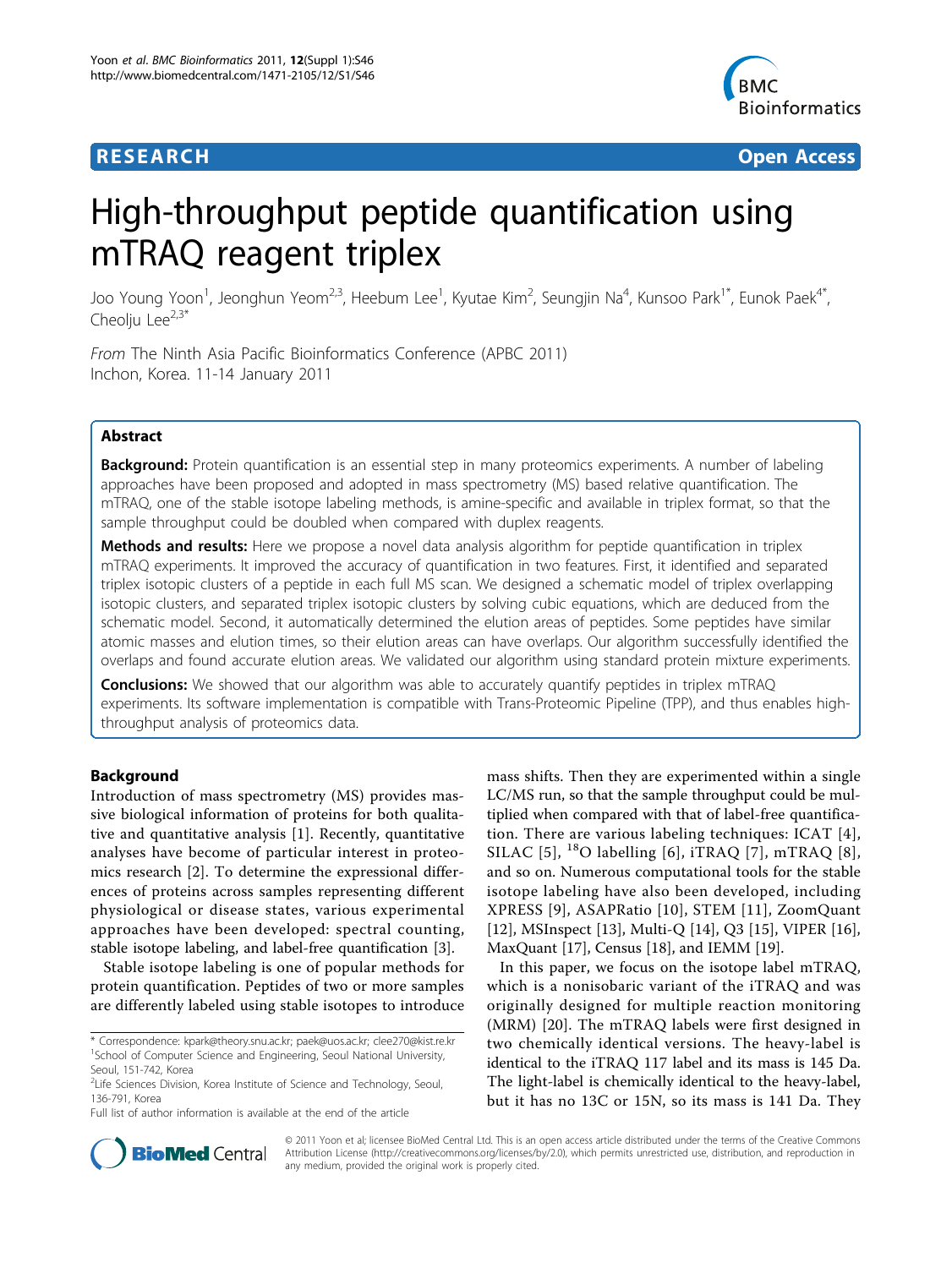are labeled at lysine residue and N-terminal. We verified that the mTRAQ is a powerful isotope label for MSbased relative quantification [\[8\]](#page-10-0), and developed a new algorithm to improve the accuracy of peptide quantification in mTRAQ labeling based MS experiments [[21\]](#page-11-0). Recently, the mTRAQ has become available in triplex format, where the label with 149 Da is added.

One of the major obstacles to accurate peptide quantification is the overlap of isotopic clusters. There are two types of overlap problems, one is the overlap between differently labeled peptides, and the other is the overlap between chemically different peptides. The former can happen when the mass difference between labels is very small. In mTRAQ experiments, the mass difference between differently labeled peptides is 4 Da if the original peptide has no lysine, so it is important to separate their isotopic clusters correctly. The latter could be found in all kinds of MS-based experiments. For peptide quantification, most of the times we are interested in relative quantification of peptides whose amino acid sequences are known. When we know the sequences of peptides of interest, there are better chances to recognize the overlaps from differential labeling by comparing them to the theoretical isotopic distributions.

In this manuscript, we present a new data analysis algorithm for peptide quantification in triplex mTRAQ experiments. It is an extension of the algorithm for duplex mTRAQ experiments [[21\]](#page-11-0). We identify isotopic clusters of triplex labeled peptides and separate their intensities using cubic equation modelling when there are overlaps. We also designed an automatic determination algorithm for the elution area of peptides, which could recognize the overlap between chemically different peptides. We demonstrate the performance of our algorithm using standard protein mixture experiments.

# Materials and methods

# Preparation of standard samples

Three kinds of standard protein mixtures (Std1, Std2, and Std3) were prepared for mTRAQ quantification testing by mixing 7 bovine proteins. Each mixture consisted of alpha-lactalbumin (LALBA), beta-casein (CSN2), serotransferrin (TF), alpha-S1-casein (CSN1S1), alpha-S2-casein (CSN1S1), cytochrome c (CYCS) and beta-lactoglobulin (LGB) in 50 mM Tris pH 8.0 at different amounts as summarized in Table 1.

# mTRAQ labeling

The standard protein mixtures were labeled with  $mTRAQ^{TM}$  reagent (AB Sciex, Foster City, CA, USA) as described in [\[8\]](#page-10-0) and [[21\]](#page-11-0). Proteins were reduced with 50 mM tris (2-carboxyethyl) phosphine (Thermo Fisher Scientific, Rockford, IL, USA) for 1 hr at 60 °C, treated with 200 mM methyl methanethiosulfonate (MMTS;

# Table 1 Standard protein mixtures

| Protein                   | Std1 $(\mu q)$ | Std2 $(\mu q)$ | Std3 $(\mu q)$ |
|---------------------------|----------------|----------------|----------------|
| alpha-lactalbumin (LALBA) | 5              |                | 5              |
| beta-casein (CSN2)        | 5              | 10             |                |
| Serotransferrin (TF)      | 10             |                | 3              |
| alpha-S1-casein (CSN1S1)  |                |                | ζ              |
| alpha-S2-casein (CSN1S2)  |                |                | ζ              |
| cytochrome c (CYCS)       | ζ              | 3              |                |
| beta-lactoglobulin (LGB)  |                | 5              | 10             |
| Total                     | 26             | 26             | 26             |

Tokyo Chemical Industry, Tokyo, Japan) for 10 min at 25 °C, and then diluted 10 fold with 50 mM Tris (pH 8.0), and digested with sequencing-grade trypsin (Promega, Madison, WI, U.S.A.) at 37 °C overnight at the protein:trypsin molar ratio of 40:1. Tryptic digests were desalted with C18 solid-phase extraction cartridge and dried in vacuo. The dried samples were reconstituted in 500 mM triethylammonium bicarbonate (Sigma-Aldrich St Louis, MO, USA) and incubated with appropriate mTRAQ reagents at 25 °C for 1 hr. For the Set1 experiment, Std1 was labeled with mTRAQ<sup>®</sup> Δ0 (Light), Std2 with mTRAQ<sup>®</sup>  $\Delta$ 4 (Medium), and Std3 with mTRAQ<sup>®</sup> Δ8 (Heavy). For the Set2 experiment, Std1 was labeled with Heavy reagent, Std2 with Medium, and Std3 with Light (Table 1). After the labeling reaction, samples were dried in vacuo, redissolved in 0.1% trifluoroacetic acid, mixed equally, desalted with a mixed-mode strong cation-exchange (MCX) cartridge and dried again.

#### Mass spectrometric analyses of mTRAQ labeled samples

Labeled sample mixtures were reconstituted in 0.4% acetic acid and an aliquot  $(-1 \mu g)$  was injected to a reversed-phase Magic C18aq column (15 cm x 75 μm) on an Eksigent multi-dimensional liquid chromatography (MDLC) system at the flow rate of 300 nL/min. The column was equilibrated with 95% buffer A (0.1% formic acid in  $H_2O$ ) + 5 % buffer B (0.1% formic acid in acetonitrile) prior to use. The peptides were eluted with a linear gradient of 10 to 40% Buffer B over 40 min.

The high performance liquid chromatography (HPLC) system was coupled to a linear trap quadrupole (LTQ) XL-Orbitrap mass spectrometer (Thermo Scientific, San Jose, CA, U.S.A.). The spray voltage was set to 1.9 kV, and the temperature of the heated capillary was set to 250 °C. Survey full-scan MS spectra  $(m/z 300-2,000)$ were acquired in the Orbitrap with 1 microscan and a resolution of 100,000 allowing the preview mode for precursor selection and charge-state determination. MS/ MS spectra of the five most intense ions from the preview survey scan were acquired in the ion-trap concurrently with full-scan acquisition in the Orbitrap with the following options: isolation width,  $\pm 10$  ppm; normalized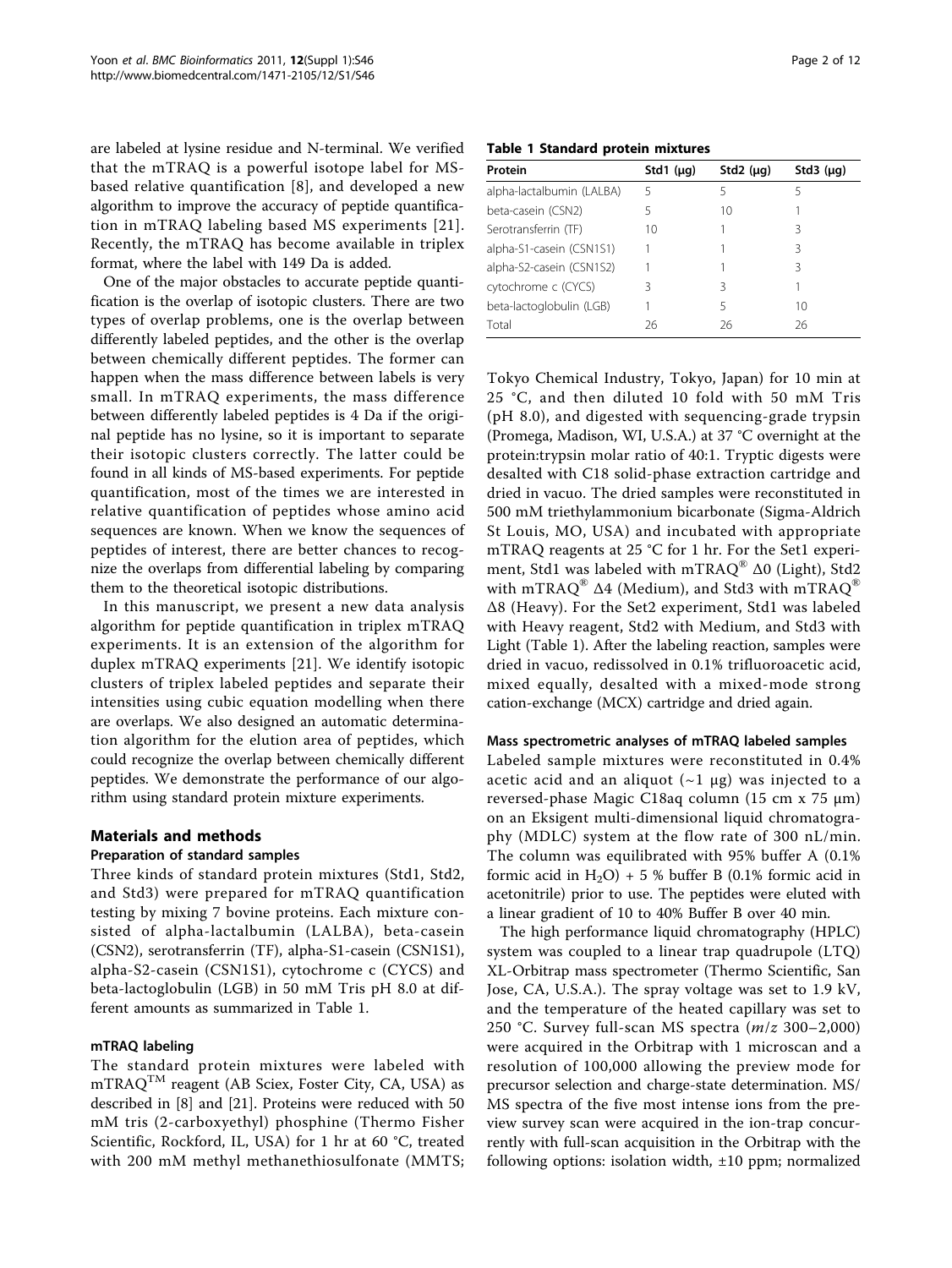collision energy, 35%; dynamic exclusion duration, 30 sec. Precursors with unmatched and single charge states were discarded during data dependant acquisition. Data were acquired using the Xcalibur software v2.0.7 (Thermo Scientific).

# Database searching of MS/MS data for peptide identification

The data files collected on the mass spectrometer (.raw) were converted to MGF format by use of Trans-Proteomic Pipeline (TPP, version 4.3 JETSTREAM rev 1, <http://www.proteomecenter.org>), which is an open source proteomics analysis tool. The data were then searched using MASCOT [\[22](#page-11-0)] (version 2.2.06) against a compound database consisting of the International Protein Index (IPI, European Bioinformatics Institute, [http://www.ebi.ac.uk/IPI\)](http://www.ebi.ac.uk/IPI) bovine database (version 3.42) and IPI human database (version 3.57) totaling 107,511 protein entries, allowing the options of trypsin, ±0.5 Da mass tolerance for fragment ion,  $\pm 15$  ppm mass tolerance for precursor ion, variable modifications of mTRAQ Light (+140.095 Da), mTRAQ Medium (+144.1021 Da) and mTRAQ Heavy (+148.1092 Da) on peptide N-terminus and Lys residue. A fixed modification of MMTS (+45.9877 Da) on Cys residue and a variable modification of Met oxidation (+15.9949) were also allowed. TPP was used for the validation of database search results. Peptides with TPP peptide probability greater 0.9 and MASCOT E-value less than 0.01 were used for further quantification analysis.

# Overview of the algorithm

Our algorithm is designed to be executed within TPP. For each LC/MS experiment, TPP generates a pepXML file which contains a list of peptides with sequences, tandem scans, charges, and modifications. Our algorithm calculates medium to light (M/L) and heavy to light (H/L) ratios of peptides in pepXML files and produces new pepXML files that can be used for further analysis. For each peptide, our algorithm first determines its elution area. It then identifies triplex isotopic clusters and calculates M/L and H/L ratios for each MS scan contained in the elution area. Finally, each of the set of M/L and H/L ratios is integrated based on linear regression.

#### Model of overlapping isotopic clusters

We made a schematic model of overlapping triplex isotopic clusters, which is an extension of the model in our previous work (Figure [1](#page-3-0)) [[21\]](#page-11-0). We assumed that an isotopic cluster of a peptide has 8 or less peaks. Such an assumption is reasonable for peptides whose masses are less than 4000 Da because the relative intensity of the ninth peak in the theoretical distribution of a 4000 Da

peptide is only 0.56% according to an averagine model [[23](#page-11-0)]. Under this assumption, an overlap exists only if a peptide has no lysine. In this case, the mass difference between labeled peptides is 4 Da, thus the intensity of the *k*th peak  $I_k$  is given as follows:

$$
I_{k} = \begin{cases} L_{k} & \text{if } k \leq 4 \\ L_{k} + M_{k-4} & \text{if } 4 < k \leq n \\ M_{k-4} & \text{if } n < k \leq 8 \\ M_{k-4} + H_{k-8} & \text{if } 8 < k \leq n+4 \\ H_{k-8} & \text{if } k > n+4 \end{cases}
$$
(1)

where  $n$  is the number of peaks in the isotopic distribution of a peptide,  $L_k$ ,  $M_k$ , and  $H_k$  are the intensities of the kth peaks of the isotopic distributions of the light, medium, and heavy-labeled peptides, respectively.

Let  $\alpha$  be the M/L ratio and  $\beta$  be the H/L ratio. For  $1 \leq k \leq 4$ , it is easy to show

$$
L_{k+4} = I_{k+4} - I_k \alpha = \frac{I_{k+8} - I_k \beta}{\alpha} = \frac{I_{k+12}}{\beta}
$$
 (2)

from equation (1). Using equation (2), we induced three equations

$$
I_k \alpha^2 - I_{k+4} \alpha + I_{k+8} - I_k \beta = 0
$$
 (3)

$$
I_k \beta^2 - I_{k+8} \beta + I_{k+12} \alpha = 0 \tag{4}
$$

$$
I_k \alpha \beta - I_{k+4} \beta + I_{k+12} = 0
$$
\n(5)

From equations (4) and (5), we obtain a cubic equation for  $\beta$ :

$$
I_k^2 \beta^3 - I_k I_{k+8} \beta^2 + I_{k+4} I_{k+12} \beta - I_{k+12}^2 = 0
$$
 (6)

Solving equation (6), we obtain up to three candidate values for  $\beta$ . Then, by substituting the candidates into equation (3) and solving it, we obtain up to two candidate values for  $\alpha$ . (Substituting candidates for  $\beta$  into equation (4) may lead to an abnormal  $\alpha$  value because  $I_{k+12}$  could possibly be very small and inaccurate in its value. Substituting into Equation (5) could also be problematic because a small value of  $\beta$  could cause an inaccurate  $\alpha$  value.) To select the most accurate ratio pair, we define an error function as follows:

$$
Err = \left(\frac{T_{k+4}}{T_k} - \frac{L_{k+4}}{L_k}\right)^2 + \left(\frac{T_{k+4}}{T_k} - \frac{M_{k+4}}{M_k}\right)^2 + \left(\frac{T_{k+4}}{T_k} - \frac{H_{k+4}}{H_k}\right)^2 \tag{7}
$$

where  $T_k$  is the intensity of the kth peak of the theoretical isotopic distribution of the peptide. (The EMASS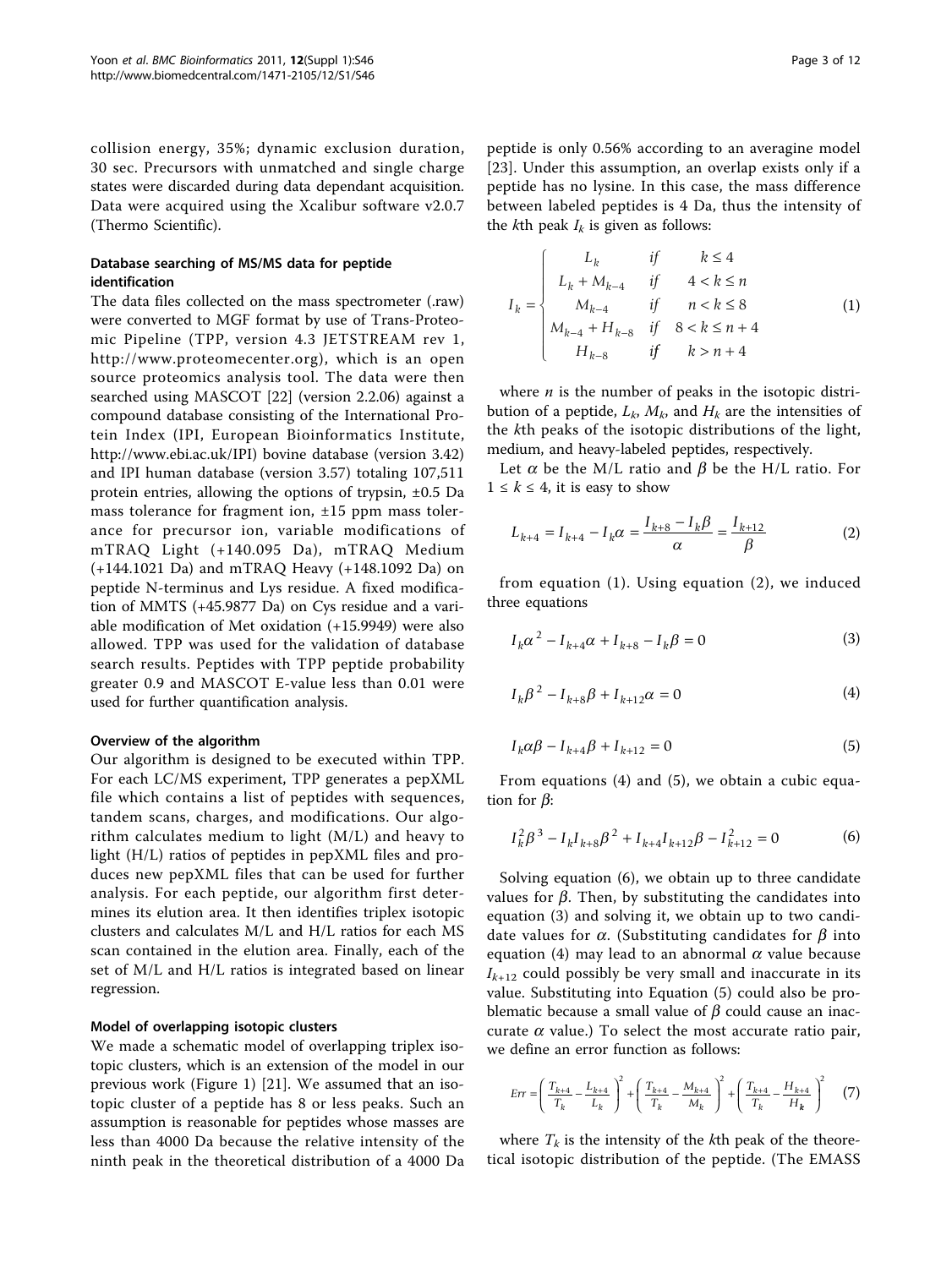<span id="page-3-0"></span>

algorithm was used to calculate  $T_k$  values [[24](#page-11-0)].) The error value should be very small for the correct ratio pair because  $L_{k+4}/L_k$ ,  $M_{k+4}/M_k$ , and  $H_{k+4}/H_k$  are theoretically the same as  $T_{k+4}/T_k$ . Therefore, we calculated the error value for each candidate pair and select the pair with the lowest error value. After all pairs for  $1 \leq k \leq 4$ are selected, we can calculate the M/L ratio  $\alpha = \sum M_k / \sum L_k$  and the H/L ratio  $\beta = \sum H_k / \sum L_k$ .

# Determination of the elution areas of peptides

In most LC/MS experiments, tandem MS scans are acquired using dynamic exclusion (DE). For each MS/ MS scan, therefore, we know only one MS scan where the identified peptide is eluted. We need to determine the elution area of the peptide as it is eluted over a period of time. However, some peptides have similar atomic masses and elution times, so their elution areas can have overlaps. A naive approach such as using a fixed range (e.g. within ±30s from the tandem scan of peptides) has a risk of including incorrect MS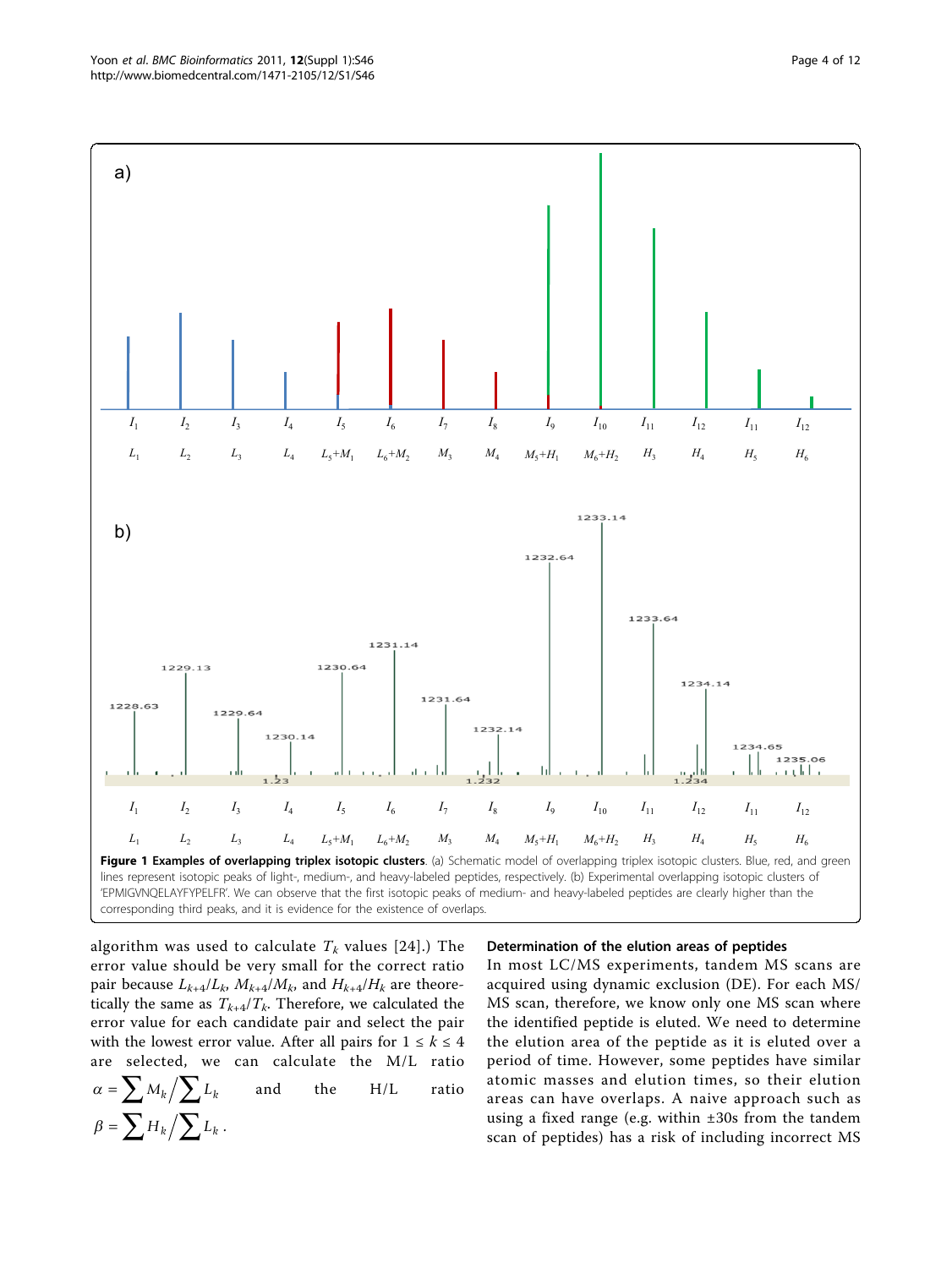scans where other peptides are overlapped. Therefore, it is very important to determine accurate elution areas of the peptides for accurate relative quantification.

We assume that the distribution of peptide elution time can be approximated as a normal distribution. Because of noise and overlap of peptides, MS scans with low intensities at both ends of the elution area may not be trusted. If we use only MS scans with high total ion current while modeling the elution profile as a normal distribution, the mean μ of the normal distribution can be approximated, but the variance  $\sigma^2$  can't. Instead, we use the full width at half maximum (FWHM) to induce  $\sigma^2$ . From the probability density function of the normal

distribution, we deduce  $e^{\frac{(\mathbf{x} + \mathbf{x})^2}{2\sigma^2}} =$  $(FWHM/2)$ / FWHM/2 2 2  $\frac{1}{\sigma^2}$  = 1/2 and obtain

 $\sigma^2$  = FWHM<sup>2</sup>/8 ln 2.

When a peptide identification and the associated tandem MS scan is given, our algorithm first finds the maximum point of the peptide's elution profile. For each MS scan within ±30s range from the given tandem scan, it identifies triplex isotopic clusters and calculates the sum of intensities. (Details are explained in the next section.) The MS scan whose sum of intensities is the highest is selected as the maximum point of the elution area. Then it extends the elution area while the sum of intensities of MS scan is above a half of that of the maximum point. The length of the extended area is used as FWHM and weighted average time of scans in the distribution (from  $\mu - \sqrt{FWHM^2 \ln 10/4 \ln 2}$  to

 $\mu + \sqrt{FWHM^2 \ln 10 / 4 \ln 2}$  is used as the elution area of a peptide. An example for approximation to normal distribution is shown in Figure 2.

Our algorithm calculates M/L and H/L ratios for all MS scans in the elution area. Then, each of the set of M/L and H/L ratios is integrated by linear regression using the form " $y = cx$ ". The intensities of peaks are split into the intensity of light-, medium-, and heavylabeled peptide. We estimate  $c$  using the set of intensities of light-labeled peptides as  $x_i$ 's, and the set of intensities of medium- and heavy-labeled peptides as  $y_i$ 's for M/L and H/L ratios, respectively.

# Identification and validation of triplex isotopic clusters

For each MS scan in the elution area, our algorithm identifies isotopic clusters of a target peptide. Let  $MZ_k$ be the  $m/z$  of the kth peak of an isotopic cluster, then we can calculate three  $MZ_1$ 's corresponding to triplex isotopic clusters from the given sequence, charge z, and modification. Our algorithm first finds the monoisotopic peak of each isotopic cluster from  $MZ<sub>1</sub>$  within 10 ppm error tolerance. Then, it finds subsequent isotopic peaks from  $MZ_k = MZ_{k-1} + 1.00235/z$  within 10 ppm error tolerance. The kth peak is inserted to the isotopic cluster only if the peak improves the least squares fit value



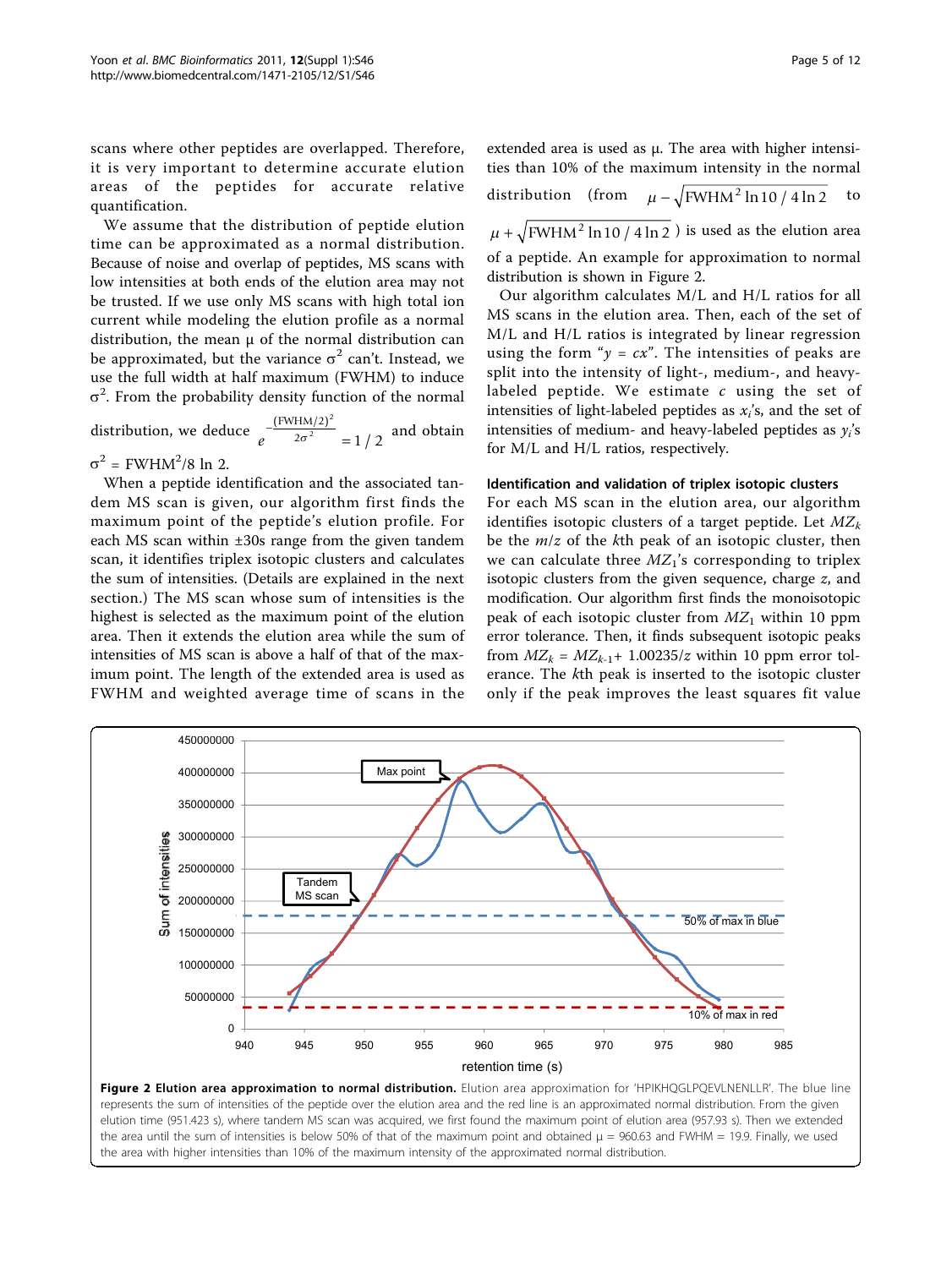Figure 3 Four types of overlaps between chemically different peptides. The red stars represent the monoisotopic peaks of triplex isotopic which expected ratio is 3:3:1. An isotopic cluster with the same charge and 1 Da smaller mass is overlapped with the heavy-labeled isotopic cluster.

 $760.933 \qquad 762.581$  $^{0.1}$ clusters of a target peptide. (a) Two isotopic clusters are overlapped, but no isotopic peak is shared. (b) An MS scan in the elution area of 'HPIKHQGLPQEVLNENLLR' of which expected ratio is 3:1:1. The red lines represent its theoretical isotopic distribution. Since an isotopic cluster with a different charge value is overlapped with the light-labeled isotopic cluster, the LSQ value becomes significantly high, so we discard this MS scan during the quantification of the target peptide. (c) An MS scan in the elution area of 'TVGGKEDVIWELLNHAQEHFGK' of which expected ratio is 3:1:10. An isotopic cluster with the same charge and a higher mass is overlapped with the medium-labeled isotopic cluster. Since the fifth peak increases the LSQ value, only the first to the fourth peaks are used to quantify. (d) An MS scan in the elution area of 'GITWGEETLMEYLENPK' of Since it is difficult to separate these overlapping isotopic clusters accurately, we discard this MS scan during the quantification.

<span id="page-5-0"></span>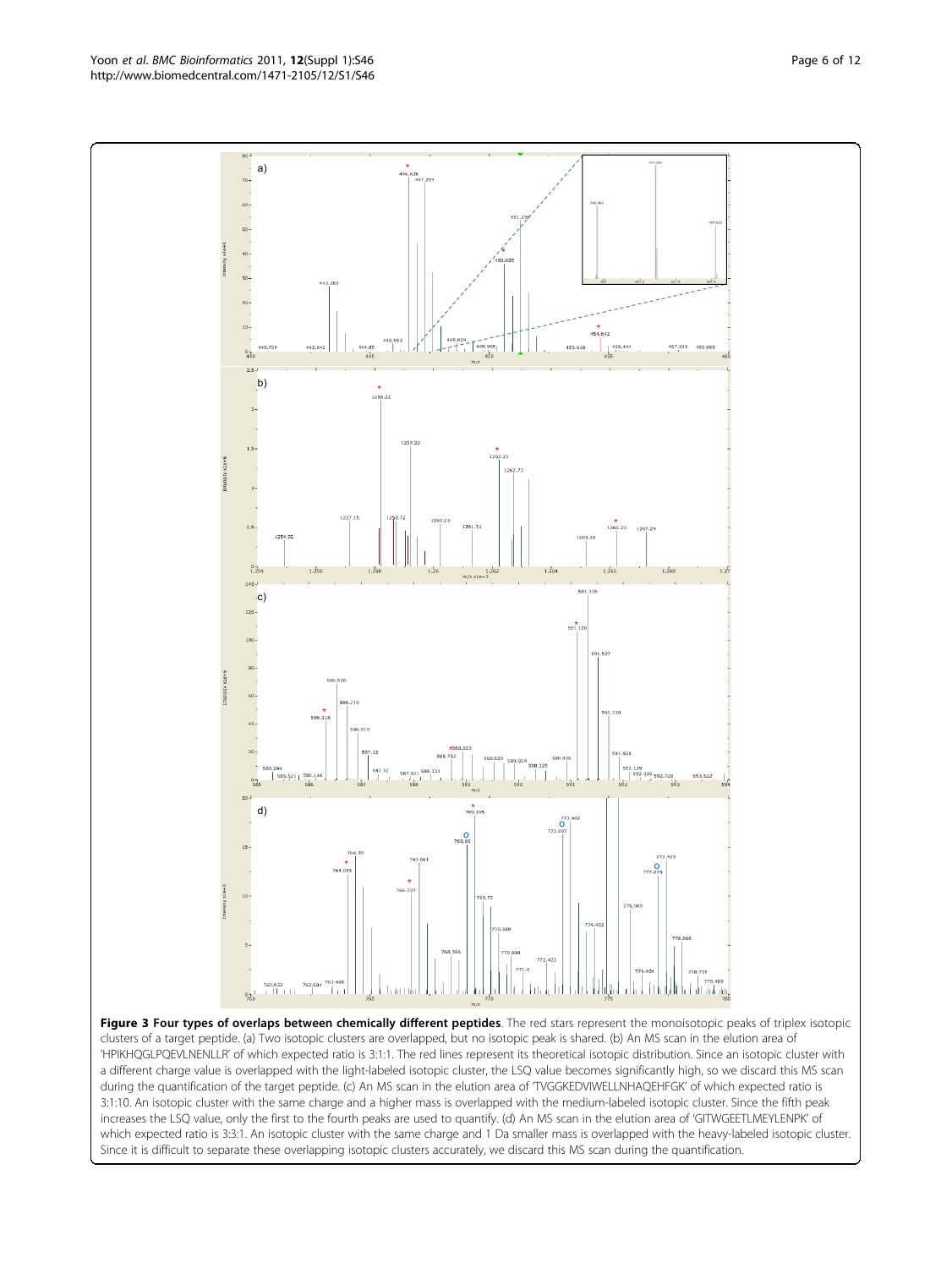<span id="page-6-0"></span>(LSQ). If the LSQ between the theoretical distribution of the peptide and the isotopic cluster without the kth peak is lower than that with the kth peak, the kth peak is discarded and the algorithm does not look for any more peaks. If there are two or more candidate peaks for the kth peak, the peak with the lowest LSQ is selected. For example, there are two candidates for the third isotopic peak of the light-labeled isotopic cluster of the target peptide and the smaller peak is selected in Figure [3a.](#page-5-0)

After identification of triplex isotopic clusters of a target peptide, we check them and discard the current MS scan if they are doubtful according to the following criteria. First, we check whether the overall shape of each isotopic cluster resembles that of a theoretical isotopic distribution. At least the LSQ of the most abundant isotopic cluster must be below a threshold (e.g. 0.2). The LSQ of the others should also be below the threshold unless their sums of intensities are lower than a half of that of the most abundant isotopic cluster. (If an isotopic cluster has low abundance, its shape could be abnormal because it may be interfered by chemical noise and other peptides.) Second, we check whether the identified isotopic cluster is overlapped with another peptide. Four types of overlaps are shown in Figure [3](#page-5-0). There is no problem if no isotopic peak is shared by two isotopic clusters (Figure [3a\)](#page-5-0). If an isotopic cluster with a different charge value is overlapped, the LSQ of the identified isotopic cluster should be significantly high, so we can discard the current MS scan (Figure [3b](#page-5-0)). If an isotopic cluster with the same charge and a higher mass is overlapped, shared isotopic peaks could not be inserted to the isotopic cluster of the target peptide because it increases the LSQ of the isotopic cluster (Figure [3c](#page-5-0)). Only the case in which an isotopic cluster with the same charge and a lower mass is overlapped needs additional filtering (Figure [3d](#page-5-0)). We can easily detect these overlaps by considering previous peaks, but we can't separate overlapping isotopic clusters in this case because they look like one isotopic cluster. Therefore, we discard the current MS scan if at least one isotopic cluster of a target peptide could be identified as an isotopic cluster with the same charge and a lower mass.

# Results and discussion

# Application to 7-standard protein data mixed with known ratios

We analyzed two datasets in which seven standard proteins were mixed in different ratios. For the Set1 experiment, Std1 was labeled with light, Std2 with medium, and Std3 with heavy. For the Set2 experiment, Std1 was labeled with heavy, Std2 with medium, and Std3 with light. The expected ratios for each experiment are shown in Table 2.

After validation, we obtained 147 MS/MS scans from Set1 and 139 MS/MS scans from Set2, resulting in 168 unique peptides in total. We calculated M/L and H/L ratios of the peptides and classified them according to

| Set1 experiment<br>(a)          |                 |                       |           |                           |                       |           |                           |
|---------------------------------|-----------------|-----------------------|-----------|---------------------------|-----------------------|-----------|---------------------------|
| Protein                         | Number of MS/MS |                       | M/L       |                           | H/L                   |           |                           |
|                                 |                 | <b>Expected ratio</b> | Our ratio | <b>Standard deviation</b> | <b>Expected ratio</b> | Our ratio | <b>Standard deviation</b> |
| LALBA                           | 17              | 1                     | 1.074858  | 0.085456                  |                       | 0.695681  | 0.072863                  |
| CSN <sub>2</sub>                | 3               | $\overline{2}$        | 4.847636  | 0.093352                  | 0.2                   | 0.184493  | 0.045277                  |
| TF                              | 76              | 0.1                   | 0.098397  | 0.186558                  | 0.3                   | 0.160631  | 0.141608                  |
| CSN1S1                          | 10              | 1                     | 1.264178  | 0.10274                   | 3                     | 1.948002  | 0.085701                  |
| CSN <sub>1</sub> S <sub>2</sub> | $\overline{4}$  |                       | 2.419368  | 0.133448                  | 3                     | 1.644656  | 0.088651                  |
| <b>CYCS</b>                     | 15              | $\mathbf{1}$          | 0.846116  | 0.068538                  | 0.3                   | 0.34976   | 0.123581                  |
| <b>LGB</b>                      | 22              | 5                     | 5.138141  | 0.181286                  | 10                    | 8.143161  | 0.174779                  |
| (b) Set2 experiment             |                 |                       |           |                           |                       |           |                           |
| Protein                         | Number of MS/MS | M/L                   |           |                           |                       | H/L       |                           |
|                                 |                 | <b>Expected ratio</b> | Our ratio | <b>Standard deviation</b> | <b>Expected ratio</b> | Our ratio | <b>Standard deviation</b> |
| LALBA                           | 18              |                       | 1.010655  | 0.098869                  |                       | 0.487596  | 0.076048                  |
| CSN <sub>2</sub>                | 3               | 10                    | 13.64935  | 0.112667                  | 5                     | 1.517403  | 0.112521                  |
| TF                              | 64              | 0.33                  | 0.43843   | 0.166834                  | 3.3                   | 2.829079  | 0.108205                  |
| CSN1S1                          | 13              | 0.33                  | 0.471544  | 0.071577                  | 0.33                  | 0.223681  | 0.084549                  |
| CSN <sub>1</sub> S <sub>2</sub> | 10              | 0.33                  | 0.984124  | 0.042867                  | 0.33                  | 0.274309  | 0.083823                  |
| <b>CYCS</b>                     | 13              | 3                     | 1.83768   | 0.049094                  | 3                     | 1.417869  | 0.083364                  |
| LGB                             | 18              | 0.5                   | 0.436385  | 0.049273                  | 0.1                   | 0.050817  | 0.220646                  |

Table 2 Expected ratios and computed ratios for seven proteins in standard mixtures

We first calculated the averages and standard deviations of log<sub>10</sub>(H/L) values of peptides. Then, we transformed the averages into H/L scale to compare them to expected ratios.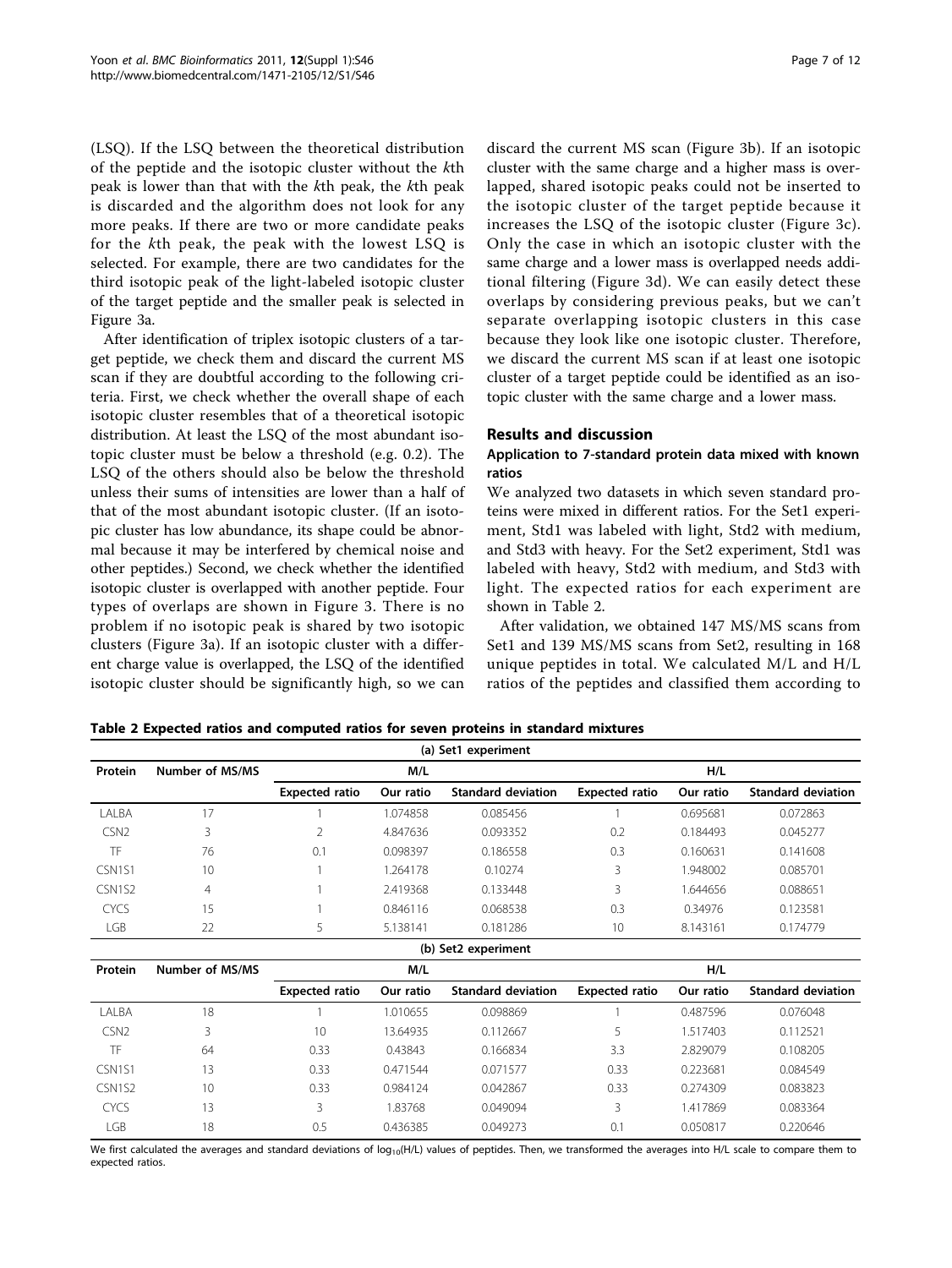<span id="page-7-0"></span>the proteins. Then we calculated the averages of ratios in individual cases and compared them to the expected ratios (Table [2](#page-6-0)). The M/L ratios were generally similar to the expected ratios except CSN2 and CSN1S2, whose ratios were somewhat higher than expected ratios. Most H/L ratios were somewhat lower than the expected ratios, but their standard deviations are meaningfully small. We manually inspected the isotopic clusters of these peptides and concluded that the computed ratios are certainly correct despite their discrepancy from the expected ratios. Some examples of these cases are shown in Figure 4. In spite of our effort to label the samples and to mix them accurately, the mixed ratios of samples may deviate from the expected ratio because of different labeling efficiencies between the labels, and experimental errors such as unequal mixing. Average ratio and standard deviation are the two parameters that determine the accuracy of our quantification analysis. Unlike the average ratio that is very sensitive to such errors, standard deviation is more inert because the ratios originated from peptides of the same protein should be identical in theory. Therefore, the low standard deviations give strong evidence that our computed ratios were accurately determined. Figure [5](#page-8-0) shows the distribution of ratios for LALBA. Each of M/L and H/L ratios represent similar values. The distributions of

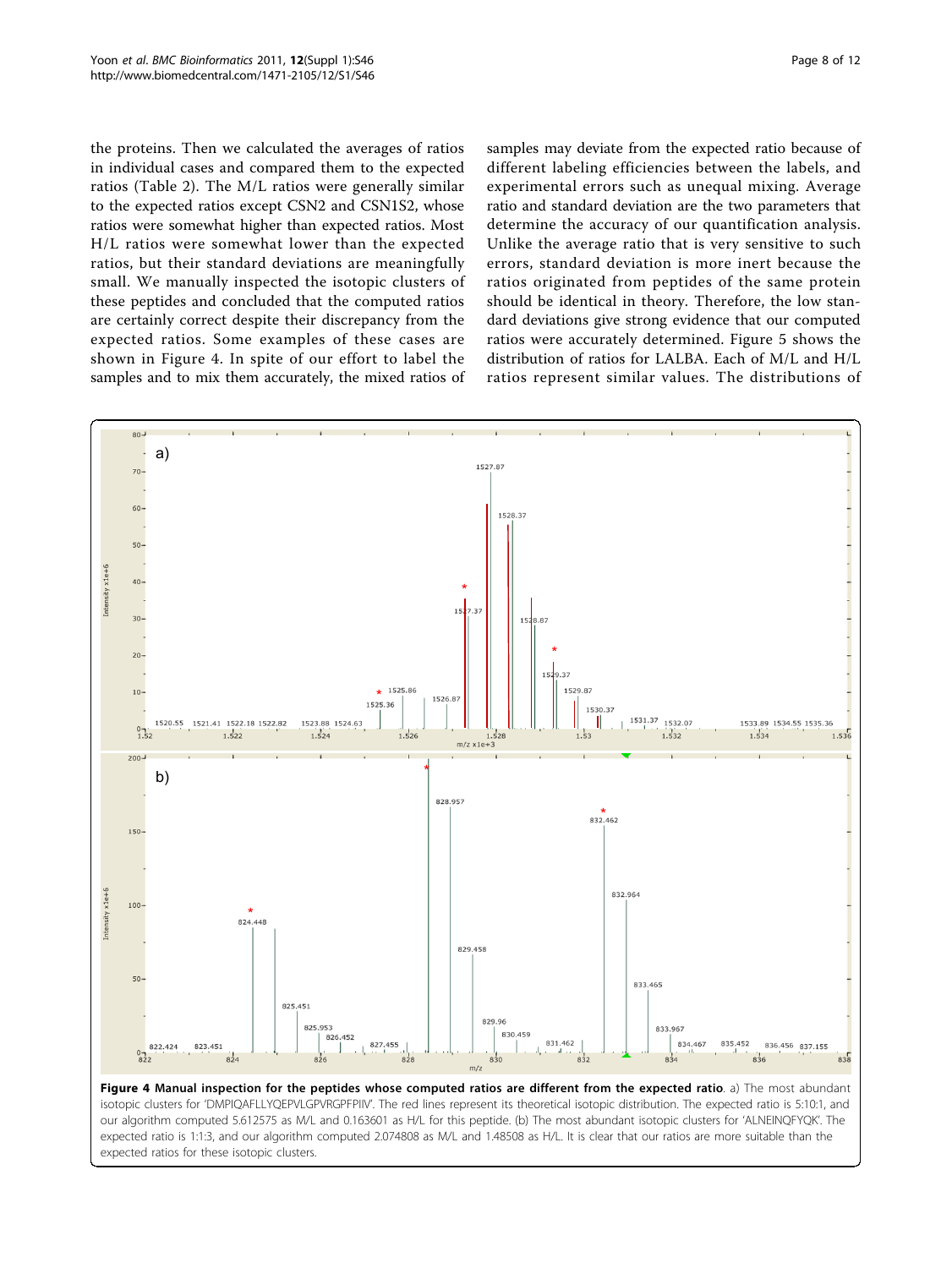<span id="page-8-0"></span>

ratios for the other proteins are given in Supplementary Figure S1 – in Additional file [1.](#page-10-0)

# Separation of overlapping triplex isotopic clusters

To verify the robustness of our method for the overlap of triplex isotopic clusters, we prepared Set3 experiment, in which Std1 with light and Std3 with heavy were mixed. In the Set3 experiment, two isotopic clusters originated from the same peptide have no overlap and their relative ratio can be computed accurately even though the peptide has no lysine. Therefore, we can show the robustness of our method by comparing the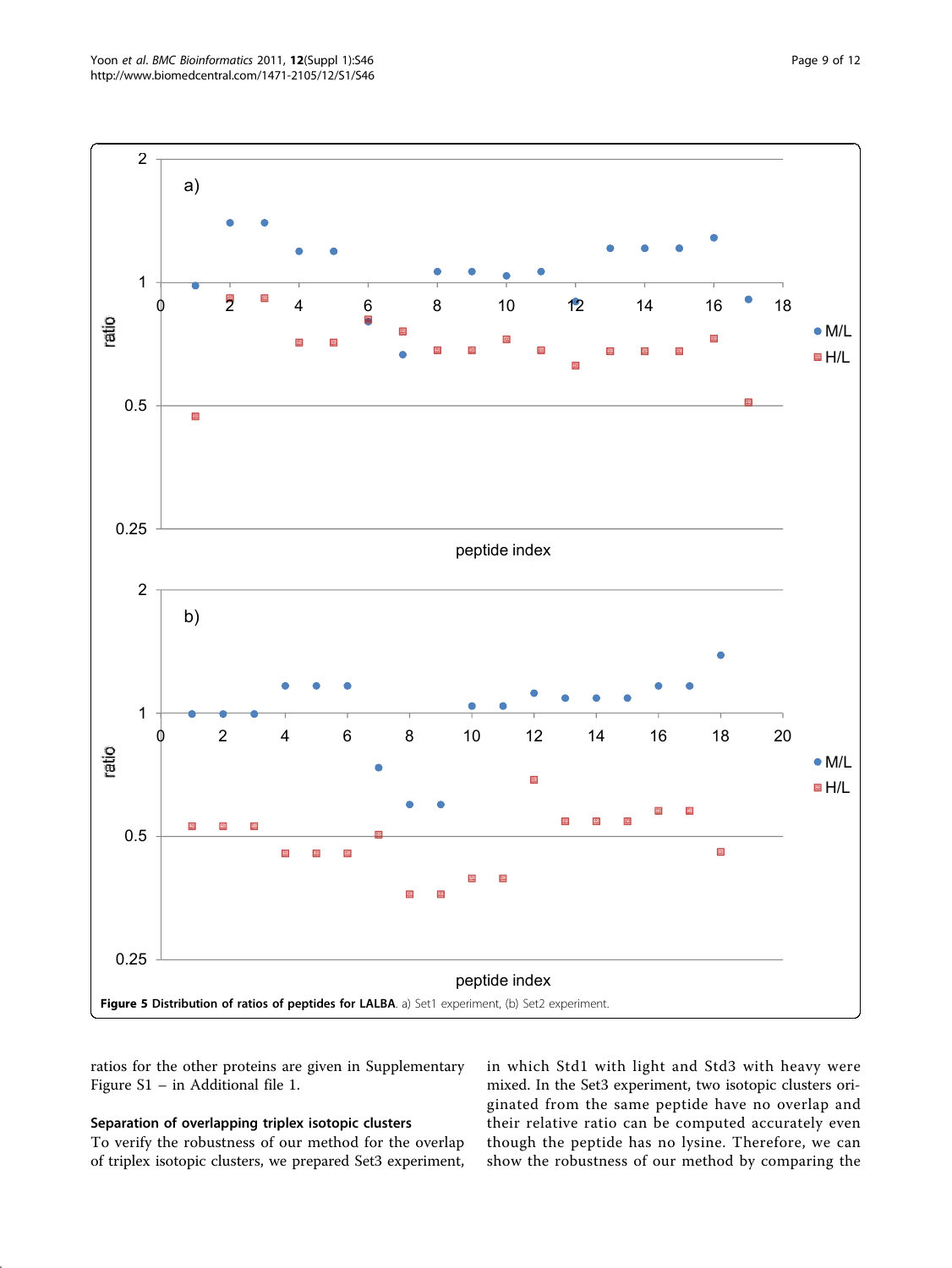<span id="page-9-0"></span>

H/L ratios from the Set1 experiment to those from the Set3 experiment. Fifteen unique peptides were identified in both experiments and their H/L ratios are shown in Figure 6. The H/L ratios in the Set1 experiment were very close to the H/L ratios in the Set3 experiment in spite of the interference of the medium-labeled peptides. The relative ratios of two H/L ratios ranged from 0.868378 to 1.315178, except two peptides from CSN2 whose expected L:M:H ratios in the Set1 experiment were 5:10:1. The H/L ratios of the peptides of CNS2 were somewhat lower in the Set1 experiment than in the Set3 experiment because the medium-labeled isotopic cluster was much larger than the heavy-labeled isotopic cluster and influenced it (Figure [4a\)](#page-7-0).

# Cause of low abundance of heavy-labeled peptides

Std1 and Std3 were labeled with light and heavy mTRAQ labels, respectively, in Set1 Experiment and vice-versa in Set2 Experiment. The calculated H/L ratios were lower than the estimated values in both cases, which exclude the possibility of under-digestion of some of the standard mixtures compared to the others. If then, we would expect reversed H/L ratios between the two experimental sets. It becomes even more evident if we consider the MS/MS search results in which only one out of 168 validated peptides was identified as partially labeled.

The most probable explanation at this point is low labeling efficiency of the heavy reagent. If we assume

Table 3 Comparison between approximated H/L ratios and computed H/L ratios

| Protein     |                  | Set1         |                        | Set <sub>2</sub> |              |                        |  |
|-------------|------------------|--------------|------------------------|------------------|--------------|------------------------|--|
|             | approximated H/L | computed H/L | Computed /approximated | approximated H/L | computed H/L | Computed /approximated |  |
| LALBA       | 1.063526         | 0.695681     | 0.654127               | 0.940268         | 0.487596     | 0.518571               |  |
| CSN2        | 0.355155         | 0.184493     | 0.519472               | 2.815671         | .517403      | 0.538913               |  |
| TF          | 0.22443          | 0.160631     | 0.715728               | 4.455725         | 2.829079     | 0.634931               |  |
| CSN1S1      | 2.680934         | .948002      | 0.726613               | 0.373004         | 0.223681     | 0.599674               |  |
| CSN1S2      | 2.458398         | .644656      | 0.668995               | 0.406769         | 0.274309     | 0.674361               |  |
| <b>CYCS</b> | 0.460426         | 0.068538     | 0.148858               | 2.171901         | .417869      | 0.652824               |  |
| LGB         | 11.77433         | 8.143161     | 0.691603               | 0.084931         | 0.050817     | 0.598336               |  |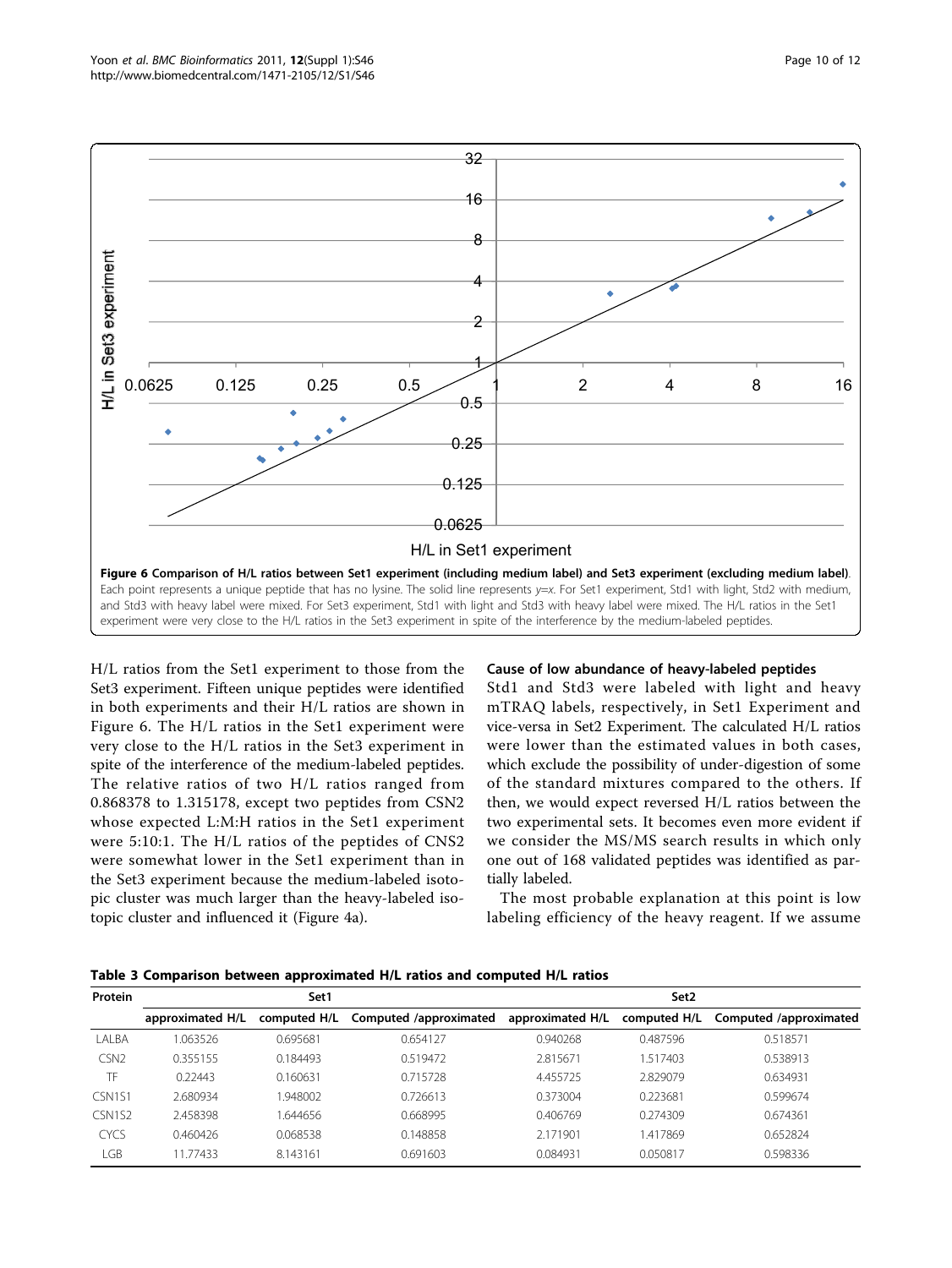<span id="page-10-0"></span>that the M/L ratios are correct, we can approximate the H/L ratios in Set1 experiment using M/L ratios in Set2 experiment. Similarly, we can approximate the H/L ratios in Set2 experiment using M/L ratios in Set1 experiment. We compared them with the computed H/ L ratios and observed that the computed H/L ratios are consistently 50~70% of the approximated H/L ratios except for the cases of CYCS in Set1 experiment (Table [3\)](#page-9-0). This result shows the possibility that the heavy reagent had low labeling efficiency.

The origin can also be explained, though in part, by isotope impurity of heavy label. Upon closer inspection of MS spectra of the identified peptides, a peak 1 Da smaller than the monoisotopic peak of heavy label was frequently found (Supplementary Figure S2 in Additional file 1). It was reported that iTRAQ reagents contain trace levels of isotopic impurities [[25\]](#page-11-0). Since mTRAQ shares the same chemical structure with iTRAQ, we expect that the same problem will happen in mTRAQ data analysis.

In real experiments where quantification of complex proteome is needed, one can add a known standard at the ratio of 1:1:1, and use the calculated ratio of the standard as a correction factor. For example, if the calculated ratio of LALBA in the current study is used as a correction factor, the ratios of other proteins become closer to the expected ratios.

# Conclusions

We have developed a new data analysis algorithm for peptide quantification in triplex mTRAQ experiments. It can calculate the ratios of peptides accurately by separating overlapping triplex isotopic clusters based on the arithmetic models of isotope overlap and an automatic determination for the elution area of peptides. When used within the TPP pipeline, it can easily analyze highthroughput proteomics data.

# Additional material

[Additional file 1: S](http://www.biomedcentral.com/content/supplementary/1471-2105-12-S1-S46-S1.docx)upplementary Material Supplementary Figures.

#### Acknowledgements

This work was supported by 21C Frontier Functional Proteomics Project from Korean Ministry of Education, Science & Technology (FPR08-A1-020, FPR08-A1-021, FPR08-A1-090).

This article has been published as part of BMC Bioinformatics Volume 12 Supplement 1, 2011: Selected articles from the Ninth Asia Pacific Bioinformatics Conference (APBC 2011). The full contents of the supplement are available online at [http://www.biomedcentral.com/1471-2105/12?](http://www.biomedcentral.com/1471-2105/12?issue=S1) [issue=S1.](http://www.biomedcentral.com/1471-2105/12?issue=S1)

#### Author details

<sup>1</sup>School of Computer Science and Engineering, Seoul National University, Seoul, 151-742, Korea. <sup>2</sup> Life Sciences Division, Korea Institute of Science and

Technology, Seoul, 136-791, Korea. <sup>3</sup>Department of Biomolecular Science, University of Science and Technology, Daejeon, 305-333, Korea. <sup>4</sup>Department of Mechanical and Information Engineering, University of Seoul, Seoul, 130- 743, Korea.

#### Authors' contributions

JYY, KP, EP and CL conceived the research. JYY and HL implemented the program. JY and KK prepared experimental datasets. SN identified the sequence of peptides by database searching. JYY and HL analyzed the result of the program. JYY, KP, EP, JY and CL wrote and revised the manuscript. All authors read and approved the final manuscript.

#### Competing interests

The authors declare no competing financial interests.

#### Published: 15 February 2011

#### References

- 1. Aebersold R, Mann M: [Mass spectrometry-based proteomics.](http://www.ncbi.nlm.nih.gov/pubmed/12634793?dopt=Abstract) Nature 2003, 422(6928):198-207.
- 2. MacCoss MJ, Matthews DE: [Quantitative MS for proteomics: teaching a](http://www.ncbi.nlm.nih.gov/pubmed/16134292?dopt=Abstract) [new dog old tricks.](http://www.ncbi.nlm.nih.gov/pubmed/16134292?dopt=Abstract) Anal Chem 2005, 77(15):294A-302A.
- 3. Mueller LN, Brusniak MY, Mani DR, Aebersold R: [An assessment of software](http://www.ncbi.nlm.nih.gov/pubmed/18173218?dopt=Abstract) [solutions for the analysis of mass spectrometry based quantitative](http://www.ncbi.nlm.nih.gov/pubmed/18173218?dopt=Abstract) [proteomics data.](http://www.ncbi.nlm.nih.gov/pubmed/18173218?dopt=Abstract) Journal of Proteome Research 2008, 7(1):51-61.
- 4. Gygi SP, Rist B, Gerber SA, Turecek F, Gelb MH, Aebersold R: [Quantitative](http://www.ncbi.nlm.nih.gov/pubmed/10504701?dopt=Abstract) [analysis of complex protein mixtures using isotope-coded affinity tags.](http://www.ncbi.nlm.nih.gov/pubmed/10504701?dopt=Abstract) Nature Biotechnology 1999, 17(10):994-999.
- 5. Ong SE, Blagoev B, Kratchmarova I, Kristensen DB, Steen H, Pandey A, Mann M: [Stable isotope labeling by amino acids in cell culture, SILAC, as](http://www.ncbi.nlm.nih.gov/pubmed/12118079?dopt=Abstract) [a simple and accurate approach to expression proteomics.](http://www.ncbi.nlm.nih.gov/pubmed/12118079?dopt=Abstract) Mol Cell Proteomics 2002, 1(5):376-386.
- 6. Yao XD, Freas A, Ramirez J, Demirev PA, Fenselau C: [Proteolytic O-18](http://www.ncbi.nlm.nih.gov/pubmed/11467524?dopt=Abstract) [labeling for comparative proteomics: Model studies with two serotypes](http://www.ncbi.nlm.nih.gov/pubmed/11467524?dopt=Abstract) [of adenovirus.](http://www.ncbi.nlm.nih.gov/pubmed/11467524?dopt=Abstract) Analytical Chemistry 2001, 73(13):2836-2842.
- 7. Aggarwal K, Choe LH, Lee KH: [Shotgun proteomics using the iTRAQ](http://www.ncbi.nlm.nih.gov/pubmed/16772272?dopt=Abstract) [isobaric tags.](http://www.ncbi.nlm.nih.gov/pubmed/16772272?dopt=Abstract) Brief Funct Genomic Proteomic 2006, 5(2):112-120.
- 8. Kang UB, Yeom J, Kim H, Lee C: [Quantitative Analysis of mTRAQ-Labeled](http://www.ncbi.nlm.nih.gov/pubmed/20465265?dopt=Abstract) [Proteome Using Full MS Scans.](http://www.ncbi.nlm.nih.gov/pubmed/20465265?dopt=Abstract) Journal of Proteome Research 2010, 9(7):3750-3758.
- 9. Han DK, Eng J, Zhou HL, Aebersold R: [Quantitative profiling of](http://www.ncbi.nlm.nih.gov/pubmed/11581660?dopt=Abstract) [differentiation-induced microsomal proteins using isotope-coded affinity](http://www.ncbi.nlm.nih.gov/pubmed/11581660?dopt=Abstract) [tags and mass spectrometry.](http://www.ncbi.nlm.nih.gov/pubmed/11581660?dopt=Abstract) Nature Biotechnology 2001, 19(10):946-951.
- 10. Li XJ, Zhang H, Ranish JA, Aebersold R: [Automated statistical analysis of](http://www.ncbi.nlm.nih.gov/pubmed/14640741?dopt=Abstract) [protein abundance ratios from data generated by stable-isotope dilution](http://www.ncbi.nlm.nih.gov/pubmed/14640741?dopt=Abstract) [and tandem mass spectrometry.](http://www.ncbi.nlm.nih.gov/pubmed/14640741?dopt=Abstract) Analytical Chemistry 2003, 75(23):6648-6657.
- 11. Shinkawa T, Taoka M, Yamauchi Y, Ichimura T, Kaji H, Takahashi N, Isobe T: [STEM: A software tool for large-scale proteomic data analyses.](http://www.ncbi.nlm.nih.gov/pubmed/16212438?dopt=Abstract) Journal of Proteome Research 2005, 4(5):1826-1831.
- 12. Halligan BD, Slyper RY, Twigger SN, Hicks W, Olivier M, Greene AS: [ZoomQuant: An application for the quantitation of stable isotope](http://www.ncbi.nlm.nih.gov/pubmed/15734322?dopt=Abstract) [labeled peptides.](http://www.ncbi.nlm.nih.gov/pubmed/15734322?dopt=Abstract) Journal of the American Society for Mass Spectrometry 2005, 16(3):302-306.
- 13. Bellew M, Coram M, Fitzgibbon M, Igra M, Randolph T, Wang P, May D, Eng J, Fang RH, Lin CW, et al: [A suite of algorithms for the](http://www.ncbi.nlm.nih.gov/pubmed/16766559?dopt=Abstract) [comprehensive analysis of complex protein mixtures using high](http://www.ncbi.nlm.nih.gov/pubmed/16766559?dopt=Abstract)[resolution LC-MS.](http://www.ncbi.nlm.nih.gov/pubmed/16766559?dopt=Abstract) Bioinformatics 2006, 22(15):1902-1909.
- 14. Lin WT, Hung WN, Yian YH, Wu KP, Han CL, Chen YR, Chen YJ, Sung TY, Hsu WL: [Multi-Q: a fully automated tool for multiplexed protein](http://www.ncbi.nlm.nih.gov/pubmed/16944945?dopt=Abstract) [quantitation.](http://www.ncbi.nlm.nih.gov/pubmed/16944945?dopt=Abstract) J Proteome Res 2006, 5(9):2328-2338.
- 15. Faca V, Coram M, Phanstiel D, Glukhova V, Zhang Q, Fitzgibbon M, McIntosh M, Hanash S: [Quantitative analysis of acrylamide labeled serum](http://www.ncbi.nlm.nih.gov/pubmed/16889424?dopt=Abstract) [proteins by LC-MS/MS.](http://www.ncbi.nlm.nih.gov/pubmed/16889424?dopt=Abstract) Journal of Proteome Research 2006, 5(8):2009-2018.
- 16. Monroe ME, Tolic N, Jaitly N, Shaw JL, Adkins JN, Smith RD: [VIPER: an](http://www.ncbi.nlm.nih.gov/pubmed/17545182?dopt=Abstract) [advanced software package to support high-throughput LC-MS peptide](http://www.ncbi.nlm.nih.gov/pubmed/17545182?dopt=Abstract) [identification.](http://www.ncbi.nlm.nih.gov/pubmed/17545182?dopt=Abstract) Bioinformatics 2007, 23(15):2021-2023.
- 17. Cox J, Mann M: [MaxQuant enables high peptide identification rates,](http://www.ncbi.nlm.nih.gov/pubmed/19029910?dopt=Abstract) [individualized p.p.b.-range mass accuracies and proteome-wide protein](http://www.ncbi.nlm.nih.gov/pubmed/19029910?dopt=Abstract) [quantification.](http://www.ncbi.nlm.nih.gov/pubmed/19029910?dopt=Abstract) Nature Biotechnology 2008, 26(12):1367-1372.